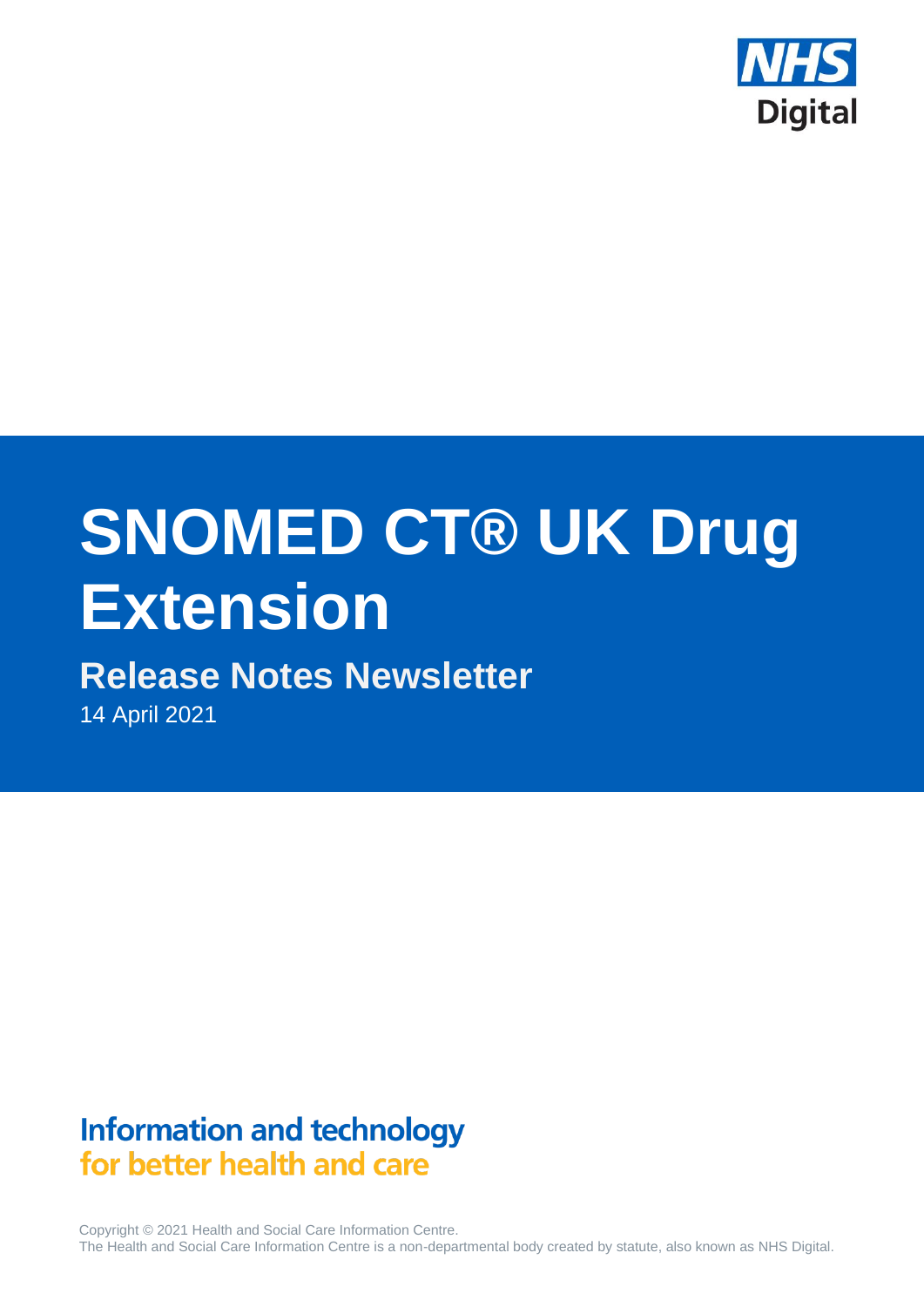#### This document covers the data provided in Release Format 2 (RF2) of SNOMED CT

The Release Notes Newsletter has been constructed to add further clarification to some dm+d content that has been identified as requiring such (due to e.g. differences between dm+d approach and that of current drug catalogues) and to communicate changes to the release and forthcoming changes to future releases.

This document is intended to be adjunct to, not a replacement, for other documentation already available, and should be read in conjunction with current published dm+d documentation available through the 'dm+d resources' section of the [dm+d website.](https://www.nhsbsa.nhs.uk/pharmacies-gp-practices-and-appliance-contractors/dictionary-medicines-and-devices-dmd) SNOMED CT UK Edition [notices and known issues](https://hscic.kahootz.com/connect.ti/t_c_home/view?objectId=14224752) are published on [Delen,](https://hscic.kahootz.com/connect.ti/t_c_home) the NHS Digital terminology and classifications collaboration site.

All queries (omissions, perceived inaccuracies etc) about this document should be directed to the NHS Digital, Standards Delivery helpdesk [\(information.standards@nhs.net\)](mailto:information.standards@nhs.net).

Please note:

- The content of this document is intended to support implementation and usage of dm+d and is not a replacement for good system design.
- This document will be subject to update further to user feedback and any changes to dm+d content or structure.
- Whilst the first section may see little change (but see note above) the final sections detail changes and forthcoming changes to specific releases and content will therefore be updated with each release.

\*This document is designed to support dm+d content in general but specifically the SNOMED CT<sup>1</sup> UK Drug Extension. For more information about all components and releases relating to dm+d see the [dm+d website](https://www.nhsbsa.nhs.uk/pharmacies-gp-practices-and-appliance-contractors/dictionary-medicines-and-devices-dmd)

<sup>1</sup> SNOMED® and SNOMED CT® are registered trademarks of the International Health Terminology Standards Development Organisation (IHTSDO®) [\(www.snomed.org\)](http://www.snomed.org/). SNOMED CT® was originally created by the College of American Pathologists.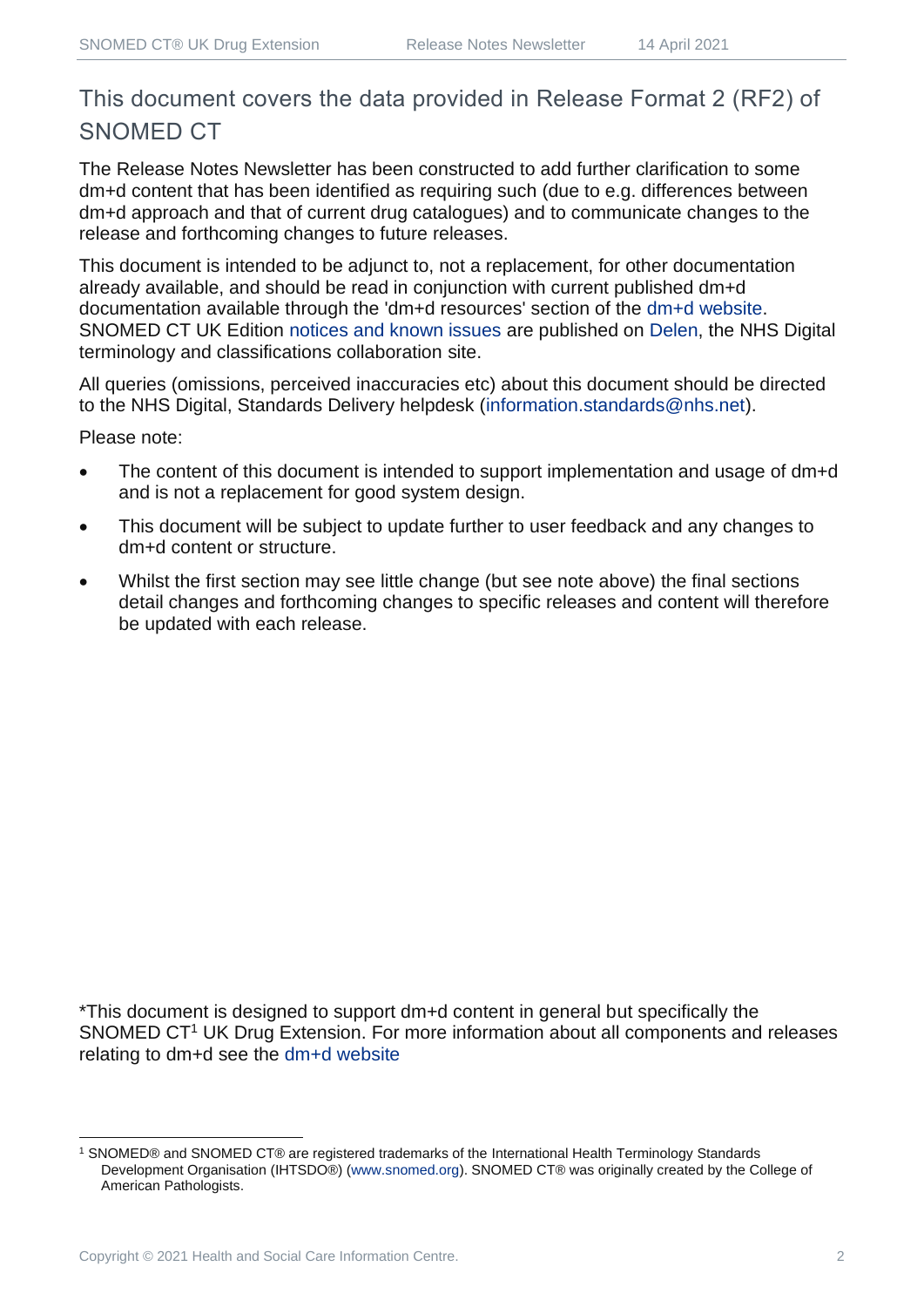#### COPYRIGHT

- This material includes SNOMED Clinical Terms® (SNOMED CT®) which is used by permission of the International Health Terminology Standards Development Organisation (IHTSDO). All rights reserved. SNOMED CT®, was originally created by The College of American Pathologists. "SNOMED" and "SNOMED CT" are registered trademarks of the IHTSDO.
- The NHS Dictionary of Medicines and Devices (dm+d) has been developed and is delivered through a partnership between the Health and Social Care Information Centre [\(digital.nhs.uk\)](https://digital.nhs.uk/) and the NHS Business Services Authority [\(https://www.nhsbsa.nhs.uk/nhs-prescription-services\)](https://www.nhsbsa.nhs.uk/nhs-prescription-services)

#### DISCLAIMER

The Health and Social Care Information Centre<sup>2</sup> (HSCIC) accepts no liability for loss of data or for indirect or consequential losses, which is not the result of the negligence of the HSCIC and liability for such losses is hereby expressly excluded.

No warranty is given by the HSCIC, the Department of Health and Social Care or the International Health Terminology Standards Development Organisation as to the accuracy and comprehensiveness of SNOMED CT. All conditions, warranties, terms and undertakings, express or implied, whether by statute, common law, trade practice, custom, course of dealing or otherwise (including without limitation as to quality, performance or fitness or suitability for purpose) in respect of SNOMED CT are hereby excluded to the fullest extent permissible by law.

<sup>&</sup>lt;sup>2</sup> The Health and Social Care Information Centre is a non-departmental body created by statute, also known as NHS Digital.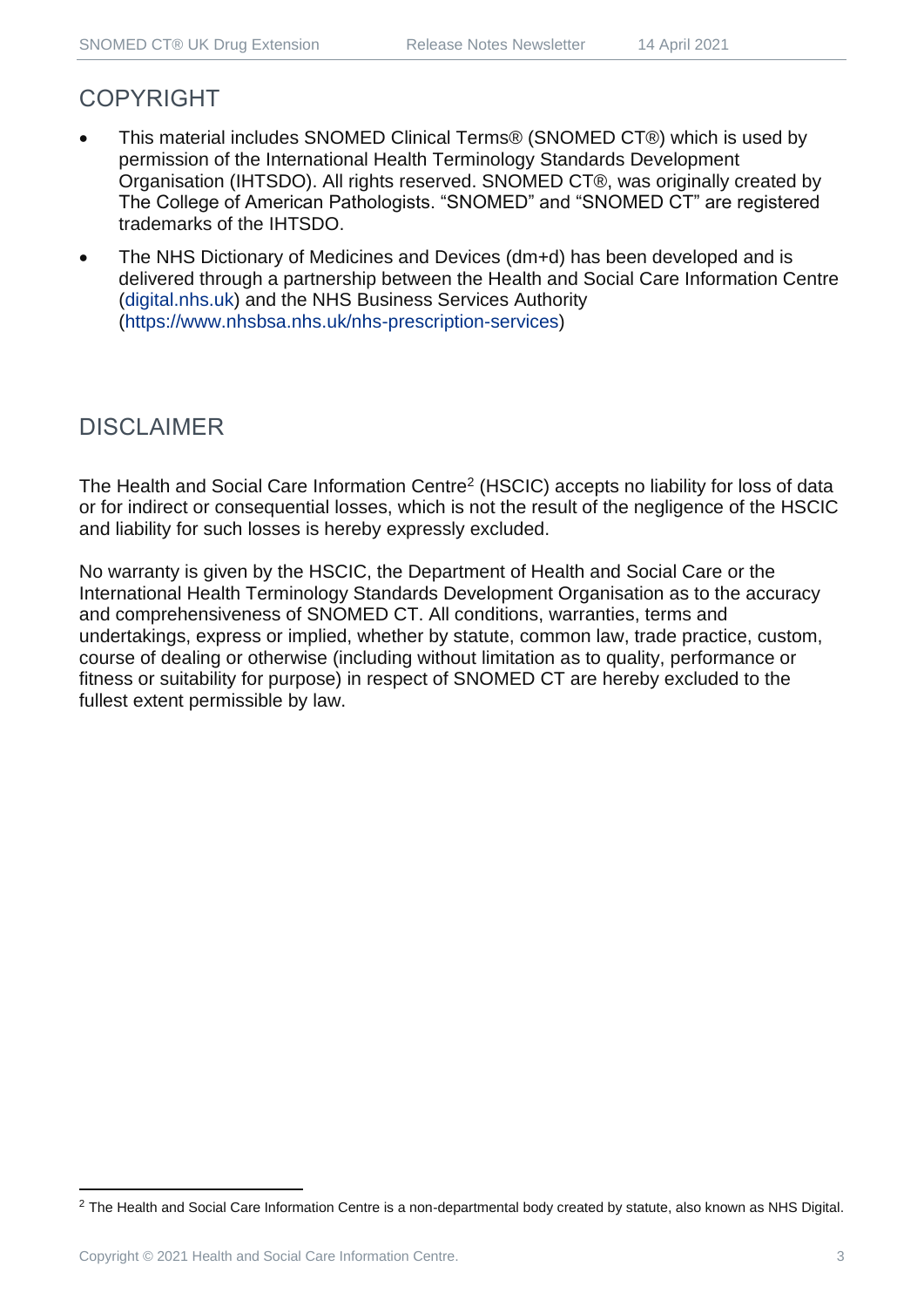## **1 Comments on current content:**

## **1.1 Dose forms**

With respect to Editorial Policy it is important to emphasise:

#### **1.1.1 Patches**

- Strength is usually expressed as the amount of 'active drug' (by weight) released over x hours (e.g. per hour or per 24 hours)
- The intended duration of usage of a patch is not identified at VMP or AMP level i.e. a transdermal estradiol patch releasing 50mcg/24hours would be represented by the same VMP whether it is intended for twice weekly usage or weekly usage
- No distinction is made to differentiate the type of drug reservoir utilised although this may be relevant in certain off-license indications.

#### **1.1.2 Injections**

Due to the need to add more information to the dose form in dm+d injections are expressed as e.g. powder and solvent for injection etc rather than merely injection. However, the need to pick a dose form of this complexity may be prohibitive in secondary care prescribing where the prescriber merely wishes to prescribe an 'injection'.

Within the guidance for secondary care there is outlined the means for prescribers to prescribe at the more abstract level (injection). Please refer to the Secondary Care Implementation Guidance for details, in the 'Implementation Guidance' section of the [dm+d](https://www.nhsbsa.nhs.uk/pharmacies-gp-practices-and-appliance-contractors/dictionary-medicines-and-devices-dmd)  [website.](https://www.nhsbsa.nhs.uk/pharmacies-gp-practices-and-appliance-contractors/dictionary-medicines-and-devices-dmd)

#### **1.1.3 Injections for intraspinal use**

Injections licensed for intraspinal administration are not differentiated at VMP level in dm+d. In addition a number of products that may be given by this route are unlicensed specials. For prescriptions requiring a product to be given by these high risk routes it is necessary that the suitability of the product to be administered is confirmed at the point of dispensing and/or administration.

#### **1.1.4 Alcoholic vs aqueous gels**

The base used in cutaneous products is not identified at VMP level in dm+d. This may mean that in order to specify a patients requirements more specifically prescribing at AMP level is more appropriate.

For example:

• Benzoyl peroxide 5% gel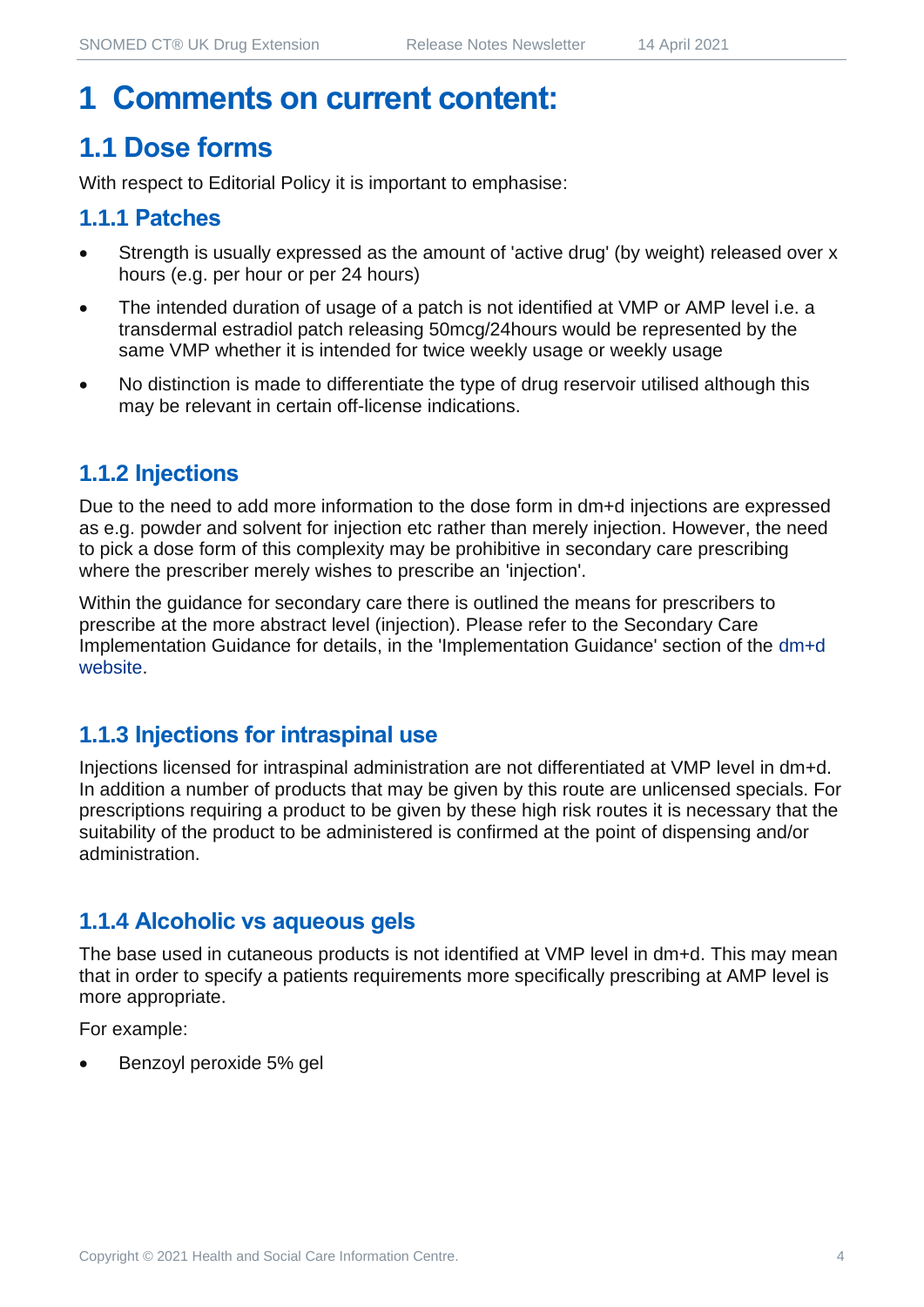## **1.2 Editorial Policy**

#### **1.2.1 Preservative Free**

The preservative free flag is used to denote the absence of preservative in preservative free *eye drops* only.

Please note:

- the setting of this flag only confirms that preservative is absent from the VMP; a null value does not necessarily indicate that it is present
- **The flag is not applied to any other dose form** i.e. intra-spinal injections are not distinguished (see note above).

#### **1.2.2 Route of administration**

Information on route of administration is provided at VMP level. The information is only provided as a support for decision support and not intended to inform clinicians on usage.

At VMP level routes are merely a superset of the linked AMP licensed routes.

#### **1.2.3 Inclusion of Unit of Measure at VMP**

Semantic normal form patterns for VMP descriptions in dm+d follow the pattern:

**Name Strength** Modification(s) **Form Unit dose** xxx-free(s)

Following this pattern would mean for tablets, capsules etc full description would be:

Atenolol 25mg tablets 1 tablet

To retain these full descriptions would make the descriptions unsuitable for use in a human interface. Therefore the unit dose is left implied (Atenolol 25mg tablets).

There are instances however where the form is insufficiently precise to describe the product and therefore the unit dose is included in the name. These instances include:

The form injection does not fully describe a product therefore the name is qualified with the unit dose form for example: ampoules, vials, pre-filled syringes etc.

E.g. Furosemide 50mg/5ml solution for injection ampoules.

• Other unit dose examples include: Budesonide 250micrograms/ml nebuliser liquid 2ml unit dose vials, Carbenoxalone 1% granules 2g sachets, Benorilate 2g granules sachets.

*See dm+d Editorial Policy for full examples and exceptions to this rule.*

#### **1.2.4 The use of Fully Specified Names and Preferred Terms**

The semantic representation of concepts in dm+d (the dm+d name and dm+d description) may be updated in line with changes to dm+d Editorial Policy, changes to the product name itself or to supplier names. Within the SNOMED CT UK Drug Extension the current dm+d derived description for the core concept classes of VTM, VMP, VMPP, AMP and AMPP becomes the Preferred Term so a change to the dm+d terms would cause the Preferred Term to be updated.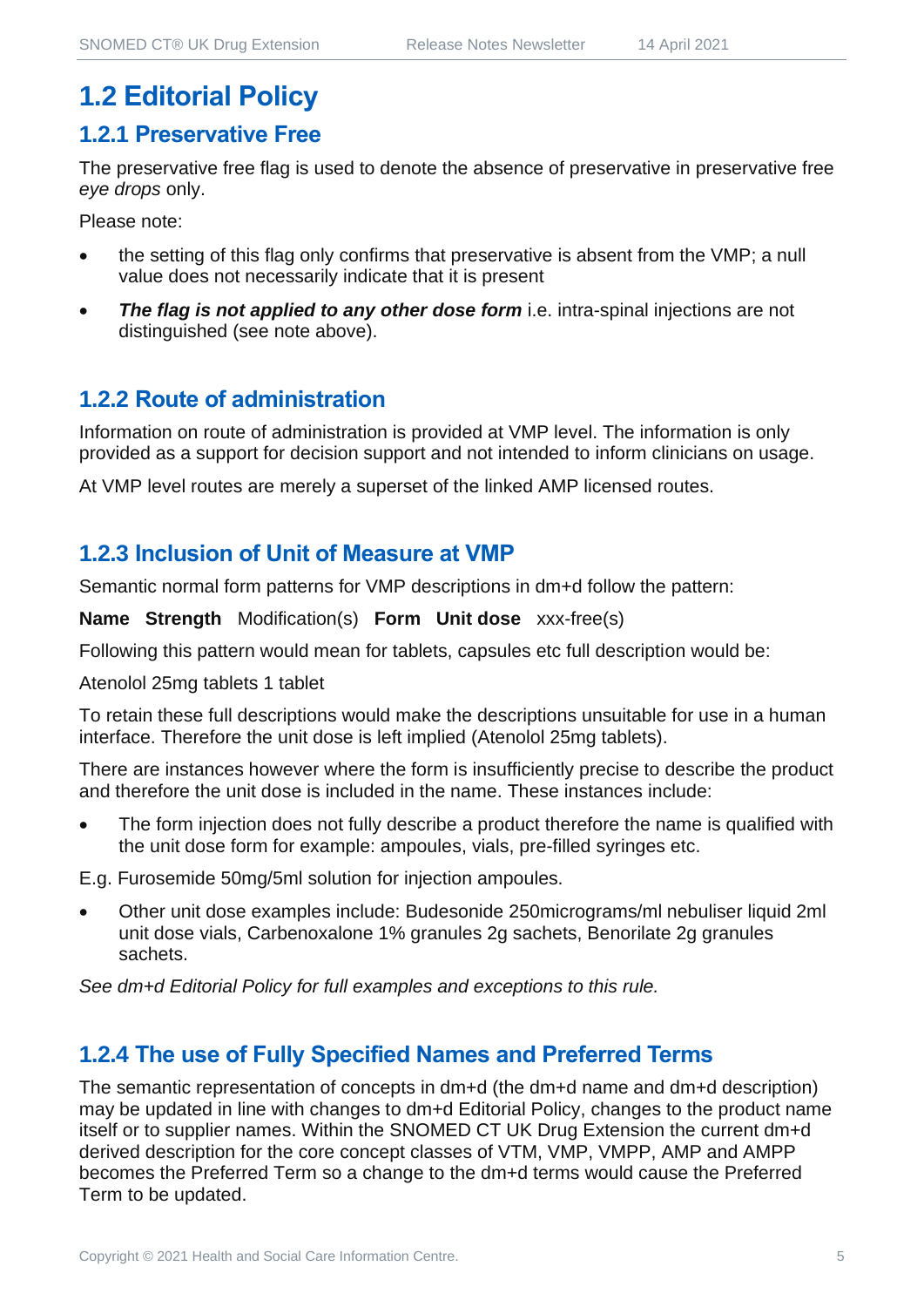Fully Specified Names in SNOMED CT will generally remain unchanged<sup>3</sup>. The differences in Editorial policies between SNOMED CT and dm+d mean that there will be instances where there is a mismatch between the Preferred Term and the Fully Specified Name.

#### **1.2.5 Mechanisms for specifying Descriptions for use in the UK Edition of SNOMED CT- Realm Language Refsets**

A combination of factors such as professional preference, clinical safety & data schema conformance require the use of some supplementary mechanism for Specifying SNOMED CT Descriptions applicable to the UK Edition of SNOMED CT.

From the October 2011 UK Edition, in RF1 an NHS Realm Description Subset was published. With the deprecation of RF1 this is replaced by the National Health Service realm language reference set published in two parts. The "Pharmacy part" as published in the SNOMED CT UK Drug extension and its 'Clinical part' partner in the UK Extension. Together these two encompass the entire SNOMED CT description content and identifies the preferred term to be used in the NHS realm for all SNOMED CT concepts.

In RF2 the refset can be found in the location Refset\Language. National Health Service realm language reference set (pharmacy part) refset ID 999000691000001104

National Health Service realm language reference set (clinical part) refset ID 999001261000000100

#### **1.2.6 Concept Status in dm+d vs Concept status in SNOMED CT**

Where concepts are created in dm+d and an identifier from the SNOMED CT International Release is not available at that time a SNOMED CT UK Drug Extension identifier is allocated. This is released in the dm+d XML data.

When the dm+d concepts are subsequently used to create the SNOMED CT UK Drug Extension it may be that the dm+d derived concept is determined to be a duplicate of a concept now available in the SNOMED CT International Release. In these instances the dm+d derived concept is given a retired status with a relationship to the SNOMED CT International Release concept. In the XML data the dm+d derived concept may remain valid with its original identifier for some time.

There may be instances where a SNOMED CT identifier from the International Release has been allocated to a concept within dm+d and this is subsequently discovered to be inappropriate for the dm+d concept. In this instance the SNOMED CT identifier from the International Release will appear in the dm+d XML format data as a previous identifier. These identifiers from the International Release will appear in the SNOMED CT UK Drug Extension with a status of current.

<sup>3</sup> From the SNOMED CT Technical Reference Guide for the FullySpecifiedName:

Changes in presentation such as changed capitalization, punctuation, spelling or revision due to changes in agreed presentation style are permitted as long as they do not change the specified meaning of the Concept. Some changes to the semantic type shown in parentheses at the end of the FullySpecifiedName may also be considered minor changes if the change in hierarchy does not alter the Concept's meaning.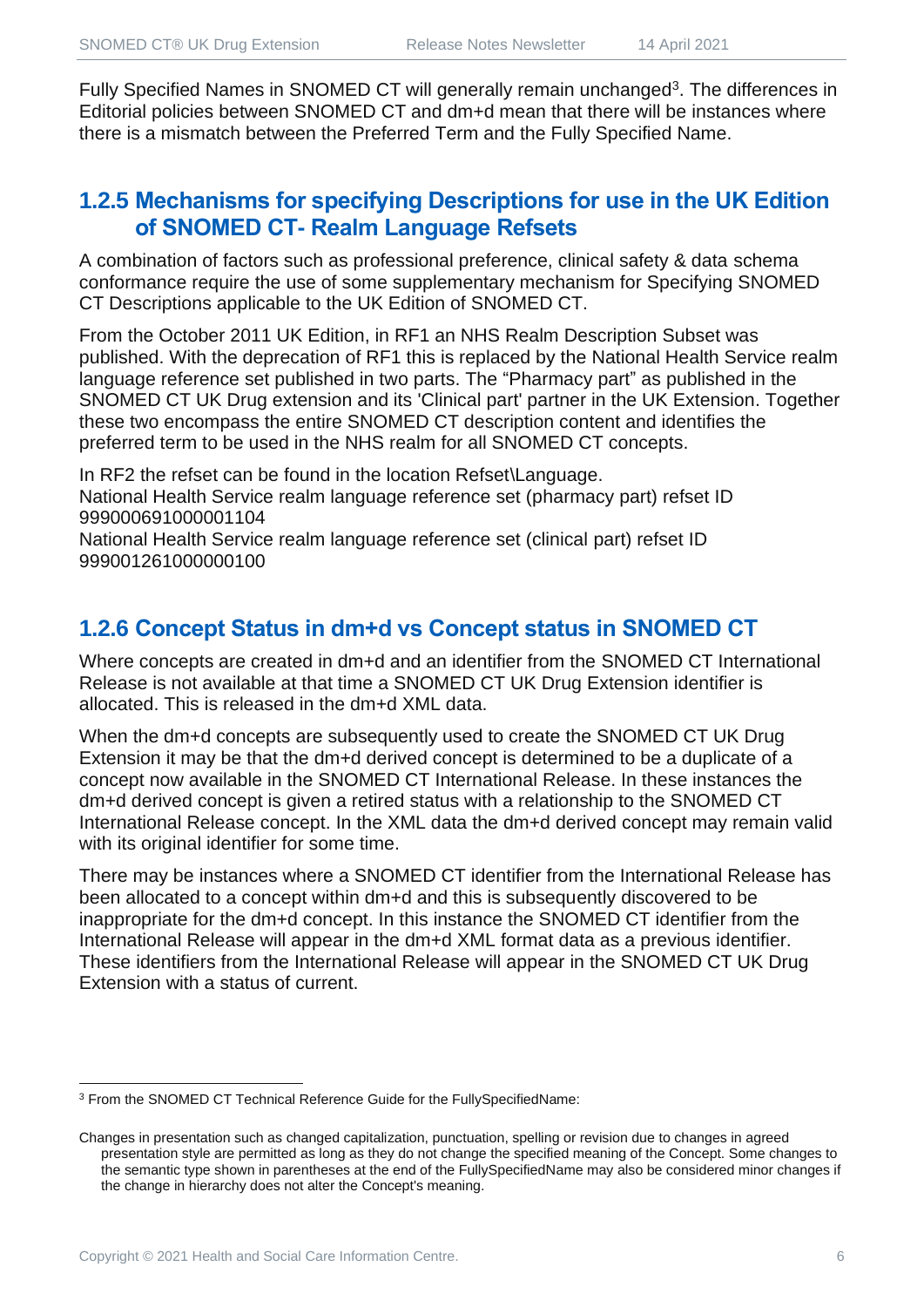## **1.3 Specific Products**

#### **1.3.1 Morphine and Tramadol modified release products**

Because there are no pharmacopoeial standards for oral modified release preparations 12 and 24 hour modified release morphine products are not distinguished at VMP level in dm+d. The same applies to the modified release tramadol products.

Two subsets are provided with the SNOMED CT release distinguishing related AMPs according to current licensed indications. For products where licensed indications are not available, for example, where wholesalers may provide products from several manufacturers and SPCs are not available these products will not be included in the 12 and 24 hour modified release subsets.

Explanation of how these subsets can be utilised within a prescribing framework can be found in the Secondary Care Implementation Guidance, in the 'Implementation Guidance' section of the [dm+d website.](https://www.nhsbsa.nhs.uk/pharmacies-gp-practices-and-appliance-contractors/dictionary-medicines-and-devices-dmd)

#### **1.3.2 Valproic acid vs valproate semisodium**

We have taken advice and clinically the active moiety for these products is the same and so they are not differentiated at VMP level. The two brands available have different indications so it may be necessary for the prescriber to specify the brand required to ensure they are prescribing within the details of the product license.

This may be an issue for other products such as cyproterone acetate where two brands exist with different indications for use.

#### **1.3.3 Concentrate and 'High Strength' Morphine and Methadone**

dm+d does not identify concentrate or 'high strength' morphine or methadone products as such in the VMP term. Consideration should be given to how these products are displayed in picking lists to reduce the risk of mis-selection where multiple strengths are available.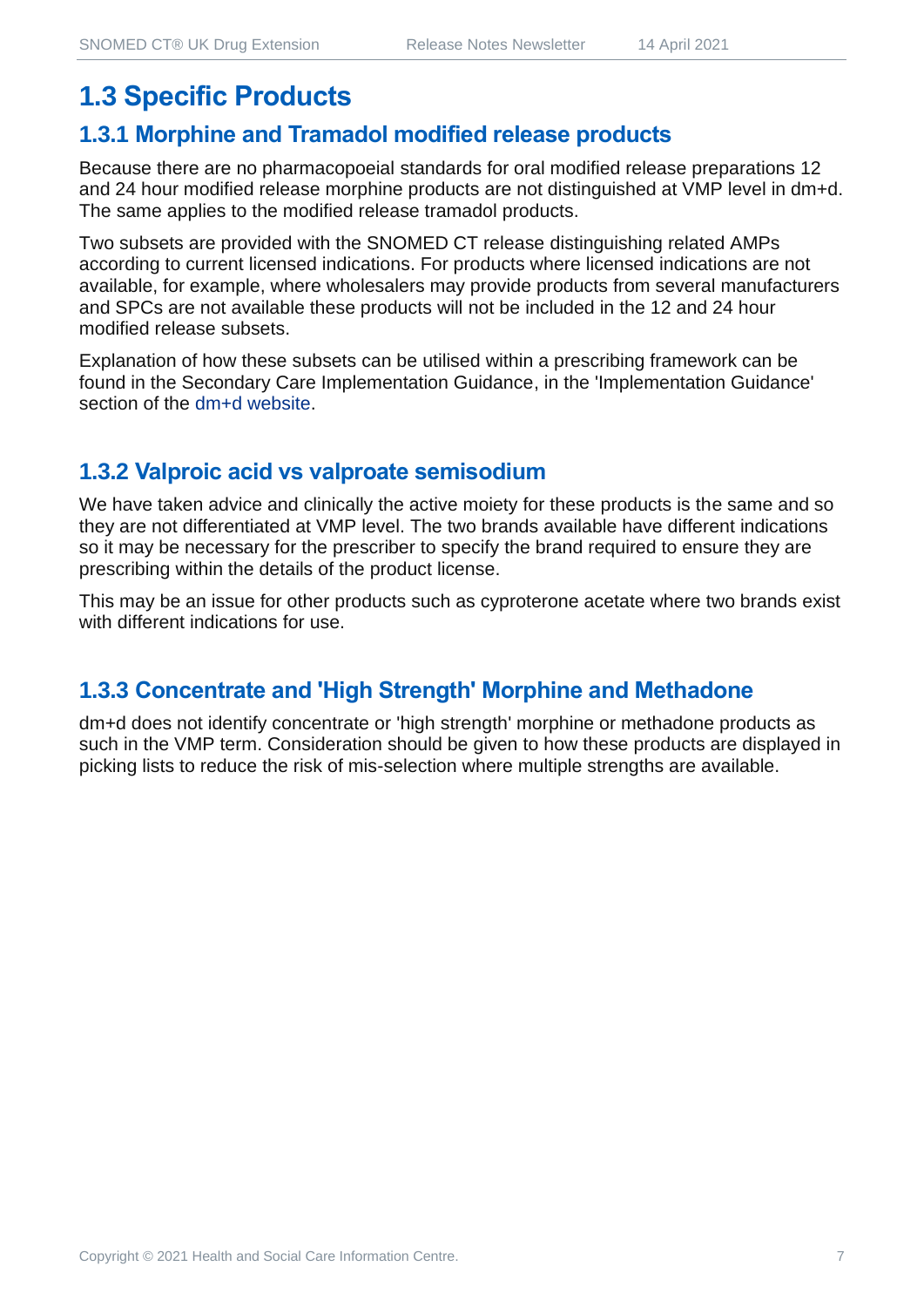## **1.4 Other Information**

#### **1.4.1 Duplicated SNOMED IDs**

It is a basic principle of terminology that concept identifiers should not be reused. Due to a process error in 2006 a small number of SNOMED IDs were issued twice in dm+d. The concepts bearing these duplicated identifiers have all been invalidated and license holders were notified at the time. However it is recognised that since that time a number of new licenses have been issued and so a list of the duplicated identifiers and the terms is provided here for information.

| ID                                   | dmd_name                                                                                               | conceptType |
|--------------------------------------|--------------------------------------------------------------------------------------------------------|-------------|
| 9854411000001103                     | Smartflow drainable night drainage bag NB2 2litre, AMPP<br>120cm tube (Manfred Sauer UK Ltd) 10 device |             |
|                                      | 9854411000001103 Medium chain triglycerides - invalid                                                  | VTM         |
|                                      | 9854511000001104 Calcium + Magnesium                                                                   | VTM         |
|                                      | 9854511000001104 Gel-X tablets (Oakmed Ltd)                                                            | AMP         |
|                                      | 9854611000001100 Ostomy discharge solidifying agents 140 tablet                                        | <b>VMPP</b> |
| 9854611000001100   Ichthammol + Zinc |                                                                                                        | VTM         |
|                                      | 9854711000001109 Gel-X tablets (Oakmed Ltd) 140 tablet                                                 | AMPP        |
|                                      | 9854711000001109 Amiloride + Cyclopenthiazide - invalid                                                | VTM         |
| 9854911000001106                     | Meglumine amidotrizoate + Sodium amidotrizoate<br>- invalid                                            | <b>VTM</b>  |
|                                      | 9854911000001106  International normalised ratio testing strips 24 strip NMPP                          |             |

#### **1.4.2 Subset Information**

Information relating to the scope and status of subsets contained in the SNOMED CT UK Drug Extension can now be found at the [Data Dictionary for Care \(DD4C\).](https://dd4c.digital.nhs.uk/dd4c/)

#### **1.4.3 RF2 module dependency**

Several back-dated changes were made to the module dependency reference set (900000000000534007) in the release of 1 April 2017.

Modules effective as at 2016-12-07 and 2017-01-04 that are stated incorrectly as being dependent on modules effective as at 2016-01-31 or 2016-04-01 have had those target effective times corrected to 2016-07-31 or 2016-10-01 respectively.

For effective times 2006-05-01 onwards, dates representing the dependency of the SNOMED CT United Kingdom Edition reference set module (999000031000000106) on the SNOMED CT United Kingdom drug extension module (999000011000001104) have been updated to align with the dates representing the dependency of the SNOMED CT United Kingdom Edition module (999000041000000102) on the SNOMED CT United Kingdom drug extension module (999000011000001104).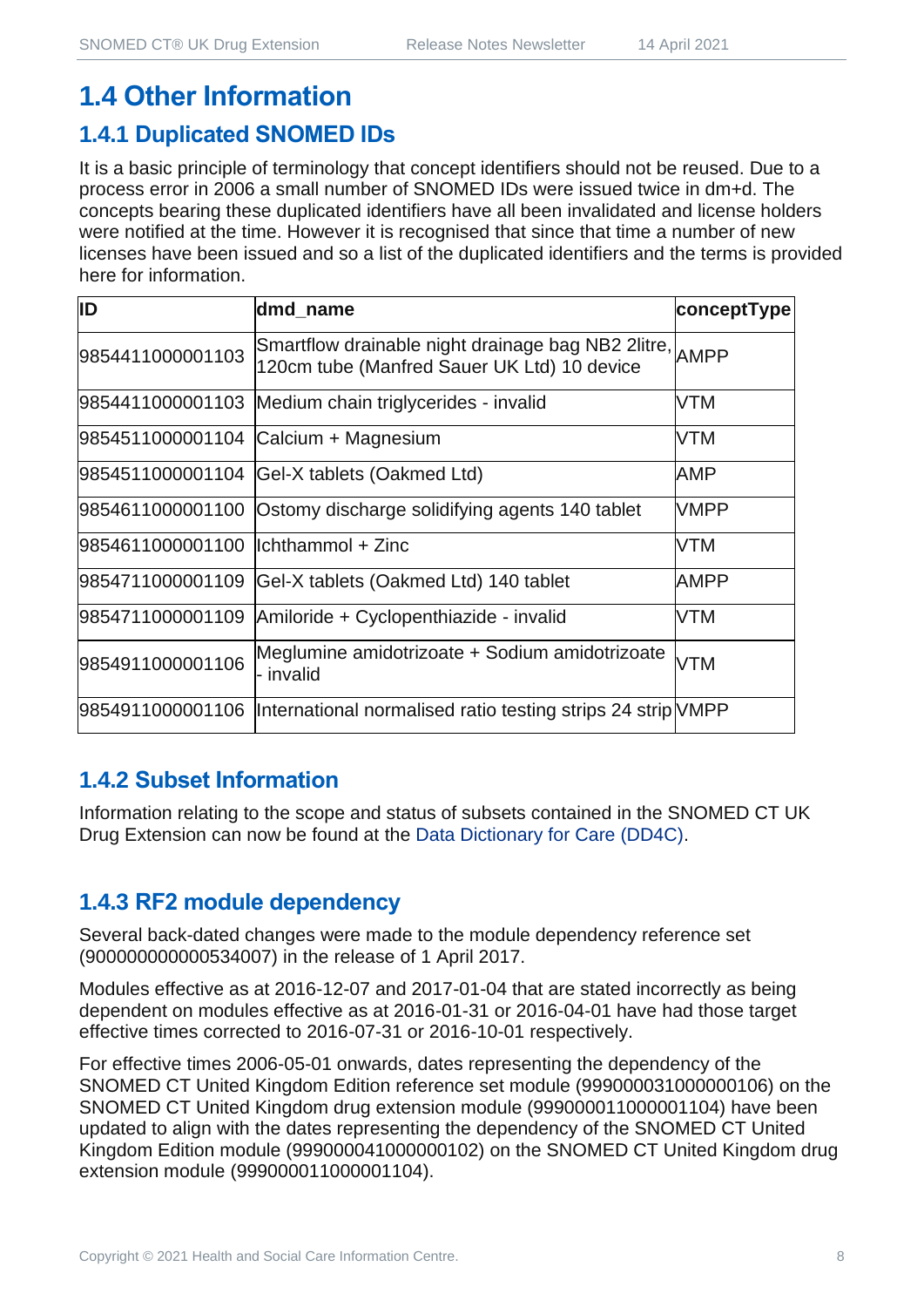For effective times before 2011-04-01, dates representing dependency on the SNOMED CT model component module (900000000000012004) have been updated to align with the single effective date (2002-01-31) of the model component module which remained unchanged during that period.

For effective times before 2004-01-31, in the release of 1 April 2017, dependencies were exhaustively represented. These included the missing immediate dependencies of the SNOMED CT United Kingdom drug extension module (999000011000001104) and of the SNOMED CT United Kingdom drug extension reference set module (999000021000001108) during that period. In the release of 1 April 2018, all dependency entries effective before 2004-01-31 were removed to reflect the SNOMED CT United Kingdom Edition baseline effective time of 2004-01-31.

#### **1.4.4 RF2 association references**

In the release of 21 March 2018, references in the WAS A association reference set (900000000000528000) to an unreleased component (reference effective as at 2015-04-02 and inactivated 2015-04-29) were removed.

In the release of 1 April 2018, references in the MOVED FROM association reference set (900000000000525002) effective as at 2010-03-10, but with a target component effective from 2010-04-01, have had the effective time corrected to 2010-04-01.

In the release of 4 September 2019, NHS Digital released a new dm+d specific association reference set:

• 10991000001109|NHS dictionary of medicines and devices association type reference set|

This refset provides a link between Inactive SNOMED CT concepts that are still in use in dm+d and their Active replacement in the SNOMED CT UK drug Extension release.

#### **1.4.5 NHS dm+d (dictionary of medicines and devices) realm language reference set**

The NHS dm+d realm language reference set has now been fully superseded by the NHS realm language reference set (pharmacy part).

In October 2019 NHS Digital stated their intent to withdraw the NHS dm+d (dictionary of medicines and devices) realm language reference set.

In the 29.1.0 15-Apr-2020 release NHS Digital set every member of the NHS dm+d realm language reference set as Inactive.

The metadata concept 999000671000001103 |National Health Service dictionary of medicines and devices realm language reference set (foundation metadata concept)|

remained Active. It will be inactivated in the 31.5.0 March 2021 release.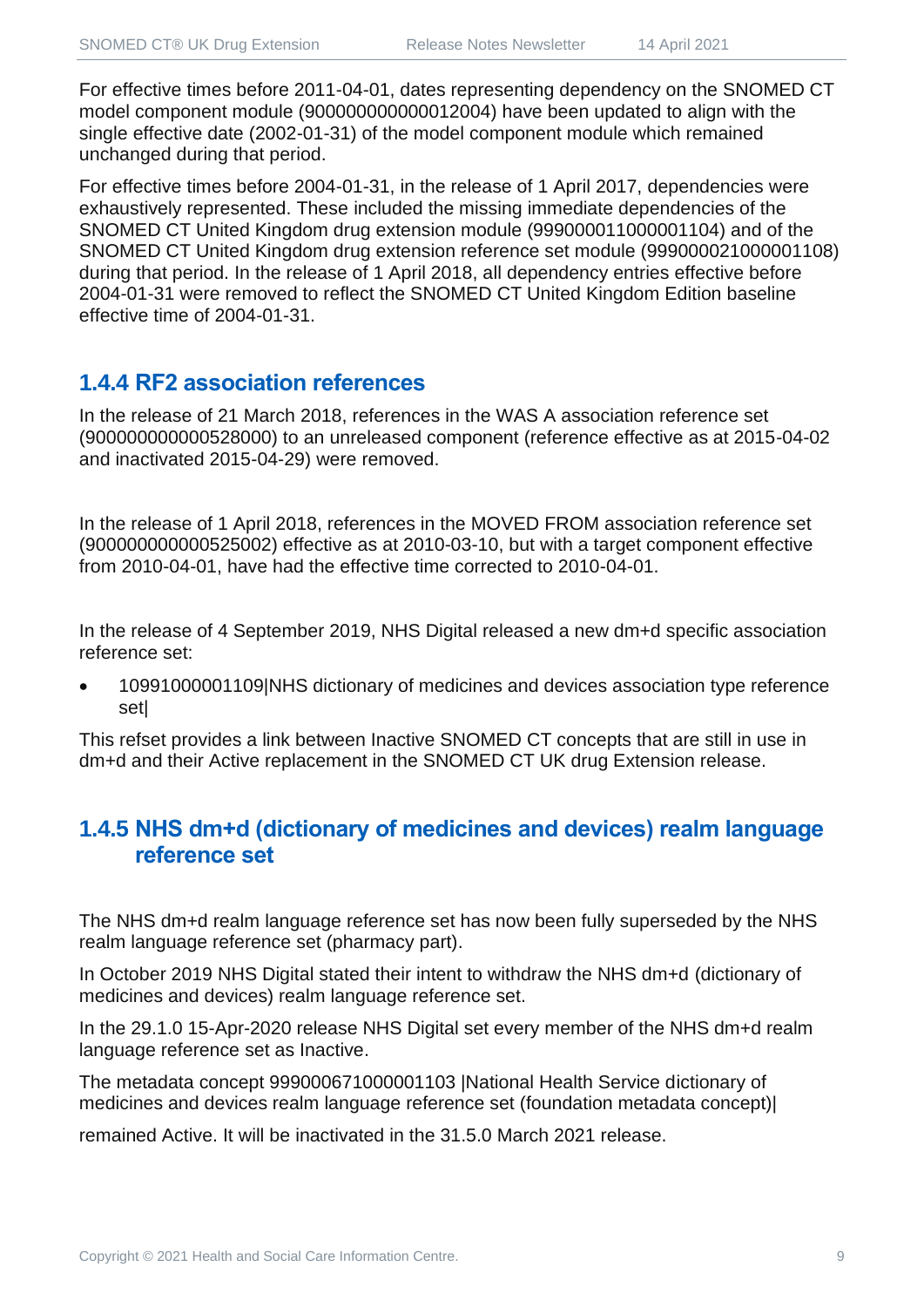## **1.5.1 Medical Devices Dictionary (MDD)**

Work is in progress on expanding the population of medical devices in dm+d.

Currently only those devices reimbursable in Primary Care (appliances) are routinely populated in MDD. Work on the MDD will potentially impact on these appliances with respect to more appliances being described at VMP level and some change in textual descriptions.

More information will be provided as it comes available.